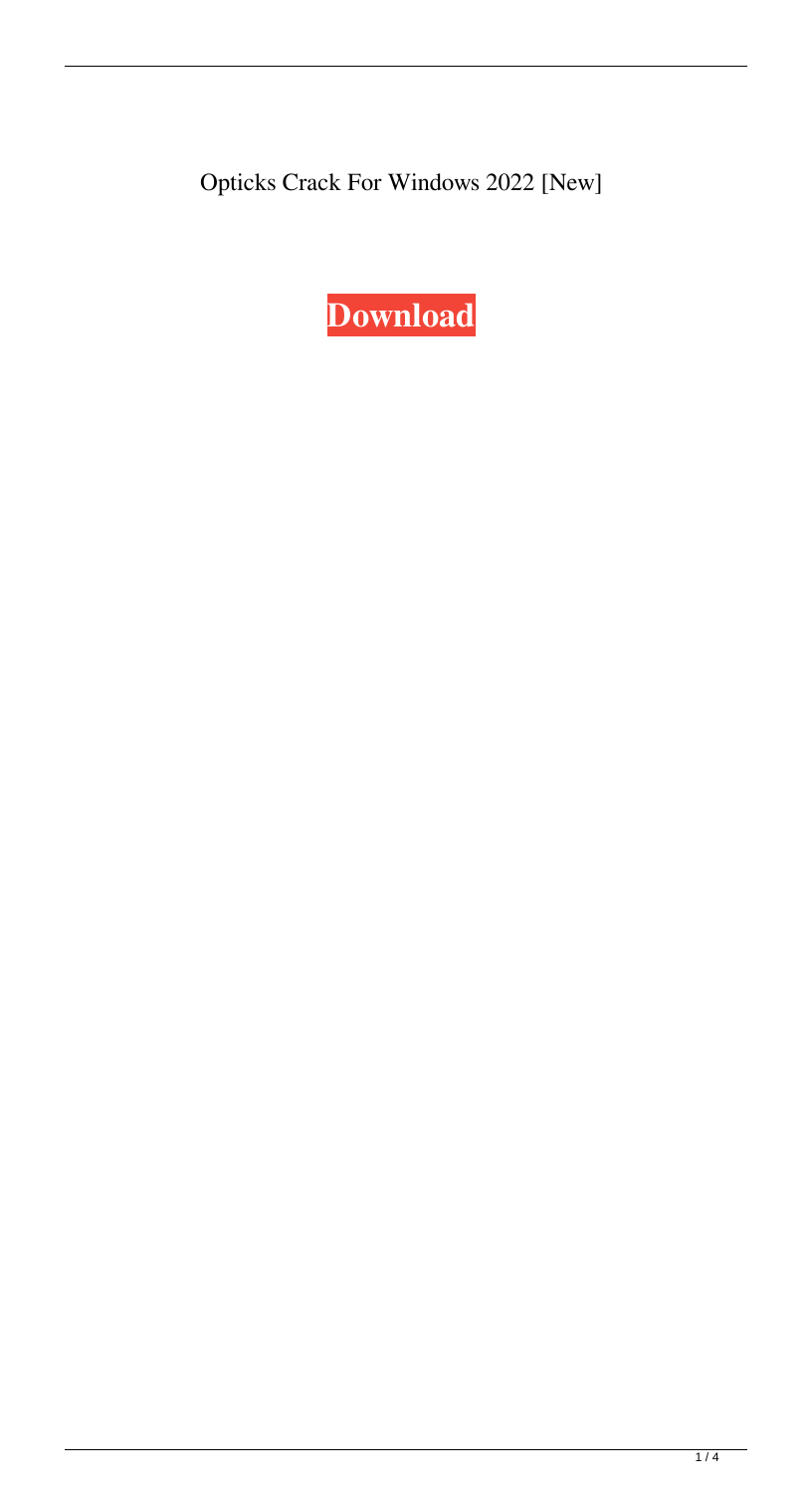## **Opticks With Registration Code Download [Mac/Win]**

The product is presented through the Lens tool. The Lens interface allows analysts to view multiple data sets and signatures, each mapped to specific collection sensors and area of coverage. It uses core sign-analytics to manipulate data and run algorithms. Signature Analytics (SA) is the core feature. It allows the user to define data sets and signatures to run against the data sets. It can also export signatures to.NET. Viewing and manipulation of signatures and data sets. Signature types can include Binning, Kolmogorov Complexity, Histogram Distribution, Permutation Histogram Distribution, Growth, Kolmogorov Complexity, and Shannon Entropy. Based on the output, Opticks Product Key can generate reports. Opticks saves and exports the reports to PDF. The software is capable of producing several types of reports, including: Thresholds Area Maps Slice Views Supported Platforms It supports all.NET platform including Windows, Linux and Mac. See also List of numerical analysis software References External links Opticks on Codeplex Category:Statistical classification Category:Metrication Category:Cross-platform software Category:Data visualization softwareAin't Nobody Ain't Nobody (AKA: Just The Way You Are) is a 1959 film noir crime film directed by Howard Bretherton and starring Richard Widmark and Sandra Dee. The film was shot in color and black and white. In 2008 the film was released on DVD by Pinnacle Entertainment Group. Plot Ain't Nobody is a remake of a 1947 film of the same name starring Fred MacMurray and Loretta Young. Lucky Jim is a Chicago enforcer who has found himself fired from his position as a bodyguard for the mob boss, Billy Yates. Lucky Jim is used to fighting only other lawmen. However, he is asked to shoot a mobster named Roger. Lucky Jim, being a good guy, turns the job down, but is brutally murdered by the mob. Lucky Jim's sister, Chris, a struggling waitress, decides to take on the case of proving Lucky Jim's innocence. She searches for witnesses, and finds one that turns the tables on the mob, sending them to prison, as well as catching Lucky Jim's killer. Cast Richard Widmark as Lucky Jim Sandra Dee

# **Opticks Crack+ Download [Updated] 2022**

Opticks can capture, process, analyze and manipulate data. It can provide standard charts, graphs and statistical data on 1, 2 or 3 dimensions using a set of pre-defined data series or numerical values. It also can provide advanced charts, graphs and statistical data to the user. Such data could be aggregated, aggregated by date, aggregated by time, aggregated by date/time and or aggregated by data. The following table shows how Opticks provides access to core and plug-ins. TABLE 1KeyMacro Plug-ins-coreKeymacro PluginsAnalyticsPluginsExternalAnalyticsAnalyticsGraphingGraphingFileManagementManagementData visualizationData visualizationTablesTables 81e310abbf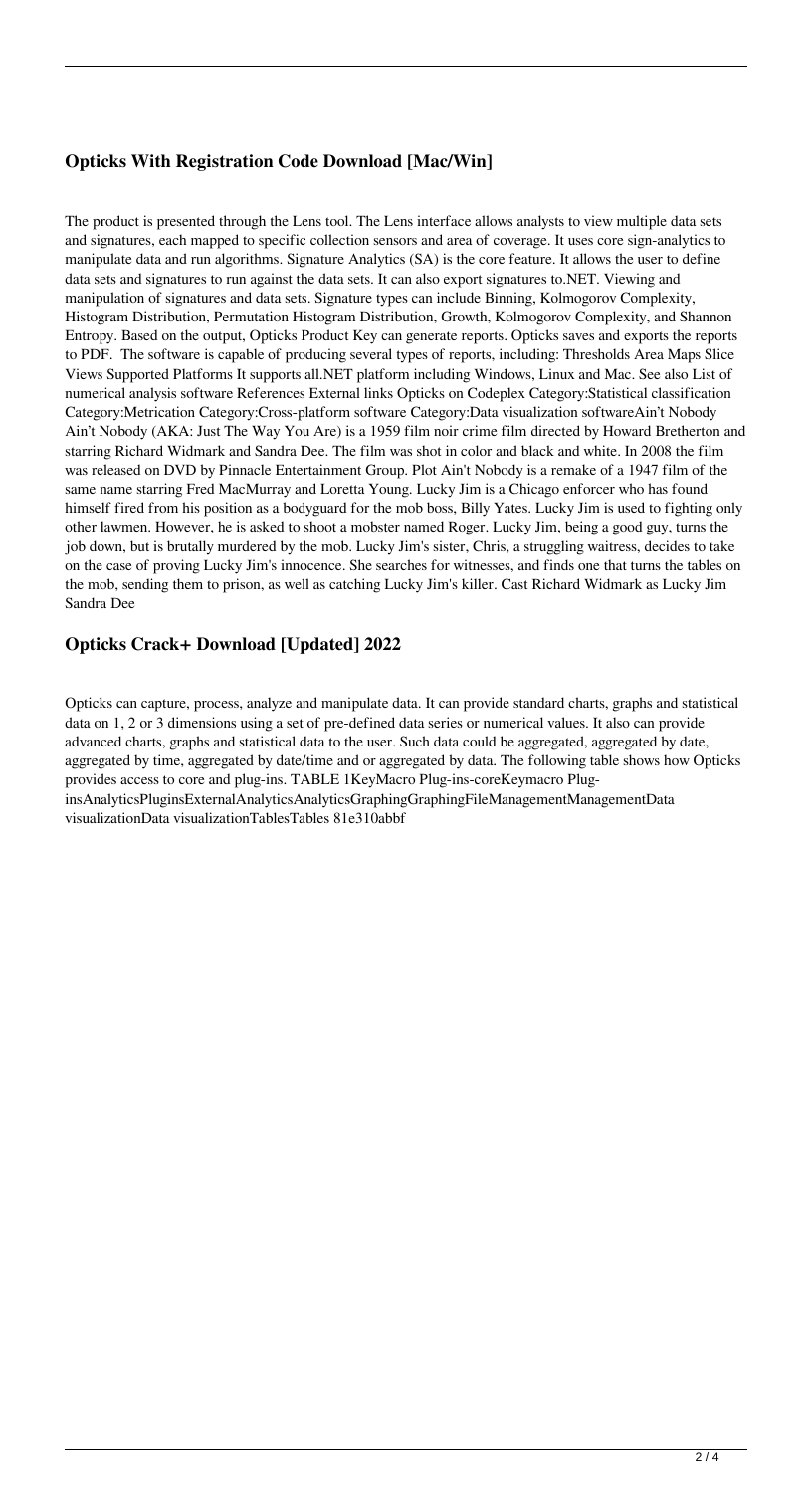### **Opticks Crack + Serial Number Full Torrent (Latest)**

Opticks provides a Graphical User Interface (GUI) for running algorithms on data sets. It is a visual environment where the analyst can interact with the data set. Schema: The schema consists of a Data Table that contains all of the data in the data set. The attributes of this table are labeled with the type of data contained in the column. For example, "Max Temperature" is a float attribute with the data type of "Signed Int" or positive or negative integer. The data types are as follows: [ [ [ [ [ [ [ Output: When running an algorithm, Opticks generates a final data set with the same attributes as the input data set, but in addition has the signature results generated by the algorithm. [

## **What's New In?**

Languages: Python, C#, Java, LabVIEW, VB, and Matlab Data Types: Integer, Boolean, Decimal, Floating Point, Real, Double, UInt, String Data Views: I/O, Data Tables, Arrays, Data Series, Histograms, Scatter plots, 2D and 3D views of a data set Data Processing: Filtering, Unfiltering, Eliminating Duplicates, Finding Clusters, Calculating Statistics, Summaries, Algorithms, Density, 2D Principal Components, Matrix Factorization Reporting: Infographics, Dashboards, Printing, Excel Integrations: Other Python, R, Matlab, SQL, R, Excel Database Connectors: MS SQL, MS Sql Server Analysis Services, Oracle